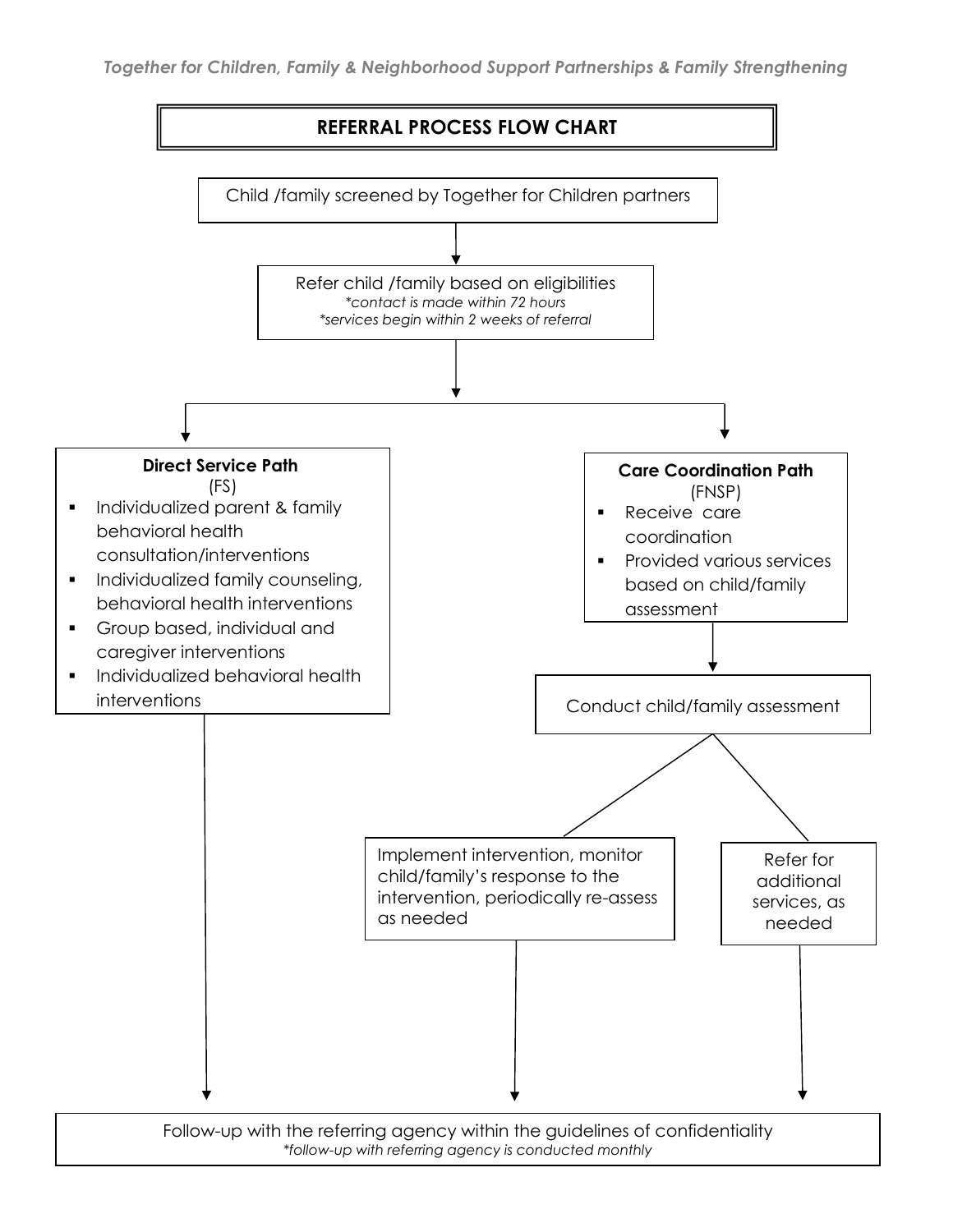## *Countywide Providers*

| <b>Direct Service - Family Strengthening</b>     |                                                                                                                            |                                                                                                                         |
|--------------------------------------------------|----------------------------------------------------------------------------------------------------------------------------|-------------------------------------------------------------------------------------------------------------------------|
| Agency                                           | <b>Evidence-based Program/Model</b>                                                                                        | <b>Contact Information</b>                                                                                              |
| Sundari Foundation, Inc.                         | Parent Child Interaction Therapy<br>$\bullet$<br><b>Trauma Focused Cognitive</b><br>$\bullet$<br><b>Behavioral Therapy</b> | Constance Collins/ Vanessa Ramirez<br>305 790-6197/ 305-514-4129<br>president@lotushouse.org<br>vanessar@lotushouse.org |
|                                                  | Care Coordination - Family & Neighborhood Supports                                                                         |                                                                                                                         |
| Agency                                           | <b>Special Population/Service Area</b>                                                                                     | <b>Contact Information</b>                                                                                              |
| Advocate Program Inc.                            | Children/youth in high conflict<br>families                                                                                | <b>Belinda Paulicin</b><br>305-704-0118<br>belindap@advocateprogram.org                                                 |
| <b>Americans for Immigrant</b><br>Justice        | Unaccompanied immigrants minors                                                                                            | Julie Anderson<br>305-573-1106<br>janderson@aijustice.org                                                               |
| <b>CCDH, Inc. dba Advocacy</b><br><b>Network</b> | Children/youth with disabilities                                                                                           | <b>Helene Good</b><br>305-596-1160<br>hgood@ccdh.org                                                                    |
| Children of Inmates, Inc.                        | Children/youth of incarcerated<br>parents                                                                                  | Samuel Ludington<br>305-915-8841<br>ludington.samuel@gmail.com<br>sesolomon@jssinc.org                                  |
| <b>Educate Tomorrow</b>                          | Children/youth in the dependency<br>system                                                                                 | <b>Brett McNaught</b><br>305-374-3751<br>mcnaught@educatetomorrow.org                                                   |
| The Alliance for GLBTQ<br>Youth                  | Gay, Lesbian, bisexual, transgender,<br>questioning youth                                                                  | Pauline Green, Esq.<br>305-899-8087<br>pgreen@glbtqalliance.org                                                         |

## *North Region Providers*

| <b>Direct Service - Family Strengthening</b>                       |                                                                                      |                                                                                              |
|--------------------------------------------------------------------|--------------------------------------------------------------------------------------|----------------------------------------------------------------------------------------------|
| Agency                                                             | <b>Evidence-based Program/Model</b>                                                  | <b>Contact Information</b>                                                                   |
| <b>Empowering Youth, Inc.</b>                                      | Culturally Informed and Flexible<br>Family-Based Treatment for<br><b>Adolescents</b> | Dr. Andrea Wanza<br>305 654-7251<br>info@empoweringyouthinc.org                              |
| Institute for Child and<br><b>Family Health, Inc.</b>              | <b>Functional Family Therapy</b>                                                     | Laura Varela<br>305-235-8105 ext. 4028<br>Ivarela@icfhinc.org                                |
| <b>Haitian Neighborhood</b><br>Center, Sant La                     | Culturally Informed and Flexible<br>Family-Based Treatment for<br>Adolescents        | Gepsie Metellus/ Mariline Nelson<br>305 573-4871<br>Gepsiem@SantLa.org<br>mnelson@SantLa.org |
| <b>Citrus Health Network</b>                                       | Parent Child Interaction Therapy                                                     | Jackie Romillio<br>305 424-3043<br>jackiek@citrushealth.com                                  |
| <b>Gang Alternative, Inc.</b>                                      | <b>Trauma Focused Cognitive</b><br><b>Behavioral Therapy</b>                         | Mirva Cadet<br>786 208-4068<br>mcadet@myga.org                                               |
| University of Miami, School<br>of Education & Human<br>Development | Culturally Informed and Flexible<br>Family-Based Treatment for<br>Adolescents        | Kristal Otero<br>305-284-3040<br>kao43@miami.edu                                             |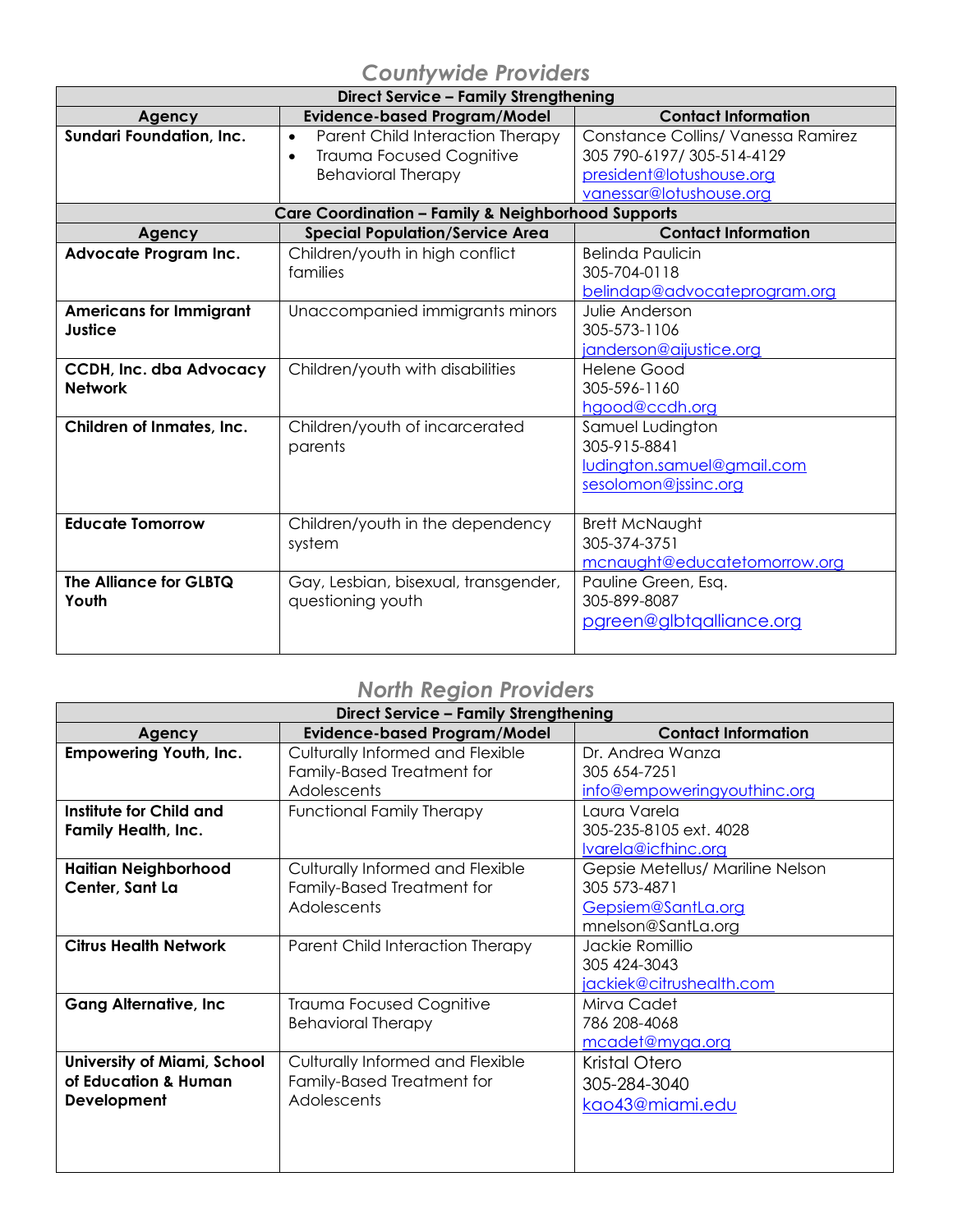| <b>Care Coordination - Family &amp; Neighborhood Supports</b> |                                        |                                    |
|---------------------------------------------------------------|----------------------------------------|------------------------------------|
| Agency                                                        | <b>Special Population/Service Area</b> | <b>Contact Information</b>         |
| <b>Concerned African</b>                                      | • Miami Gardens                        | Michelle Johnson                   |
| Women, Inc.                                                   | • North Miami                          | 305-621-3700 ext. 315              |
|                                                               | • Opa-Locka                            | michelle@concernedafricanwomen.org |
| <b>Opa-Locka Community</b>                                    | • Opa-Locka                            | Karla Gottlieb                     |
| <b>Development Corp.</b>                                      | • Miami Gardens                        | 305-687-3545                       |
|                                                               |                                        | karla@olcdc.org                    |
| <b>Gang Alternative, Inc.</b>                                 | • Little Haiti                         | Mirva Cadet                        |
|                                                               | • West Little River                    | 786 208-4068                       |
|                                                               | • North Miami                          | mcadet@myga.org                    |
|                                                               | • North Miami Beach                    |                                    |

## *Central Region Providers*

| <b>Direct Service - Family Strengthening</b> |                                                               |                                   |
|----------------------------------------------|---------------------------------------------------------------|-----------------------------------|
| Agency                                       | <b>Evidence-based Program/Model</b>                           | <b>Contact Information</b>        |
| <b>Florida International</b>                 | <b>Trauma Focused Cognitive</b>                               | Dr. Nicole Fava                   |
| University, College of                       | <b>Behavioral Therapy</b>                                     | 305 348-4568                      |
| <b>Public Health &amp; Social Work</b>       |                                                               | nfava@fiu.edu                     |
| Institute for Child and                      | <b>Functional Family Therapy</b>                              | Laura Varela                      |
| <b>Family Health, Inc.</b>                   |                                                               | 305-235-8105 ext. 4028            |
|                                              |                                                               | Ivarela@icfhinc.org               |
| <b>Haitian Neighborhood</b>                  | Culturally Informed and Flexible                              | Gepsie Metellus/ Mariline Nelson  |
| Center, Sant La                              | Family-Based Treatment for                                    | 305 573-4871                      |
|                                              | Adolescents                                                   | Gepsiem@SantLa.org                |
|                                              |                                                               | mnelson@SantLa.org                |
| <b>Citrus Health Network</b>                 | Parent Child Interaction Therapy                              | Jackie Romillio                   |
|                                              |                                                               | 305 424-3043                      |
|                                              |                                                               | jackiek@citrushealth.com          |
| <b>Gang Alternative, Inc</b>                 | <b>Trauma Focused Cognitive</b>                               | Mirva Cadet                       |
|                                              | <b>Behavioral Therapy</b>                                     | 786 208-4068                      |
|                                              |                                                               | mcadet@myga.org                   |
| <b>University of Miami, School</b>           | Culturally Informed and Flexible                              | Kristal Otero                     |
| of Education & Human                         | Family-Based Treatment for                                    | 305-284-3040                      |
| Development                                  | Adolescents                                                   | kao43@miami.edu                   |
| <b>University of Miami, Miller</b>           | Parent Child Interaction Therapy                              | Dr. Jason Jent                    |
| <b>School of Medicine</b>                    |                                                               | 305 243-6857                      |
|                                              |                                                               | jjent@med.miami.edu               |
|                                              | <b>Care Coordination - Family &amp; Neighborhood Supports</b> |                                   |
| Agency                                       | <b>Special Population/Service Area</b>                        | <b>Contact Information</b>        |
| <b>Connect Familias, Inc.</b>                | • Allapattah                                                  | Betty Alonso/ Juliet San Juan     |
|                                              | · Flagami                                                     | 305-854-2973                      |
|                                              | • Little Havana                                               | betty@connectfamilias.org         |
|                                              |                                                               | juliet@connectfamilias.org        |
| <b>New Horizons Community</b>                | • Brownsville                                                 | Michele Sweeting                  |
| <b>Mental Health Center, Inc.</b>            | • Liberty City                                                | 786-433-8469                      |
|                                              | • Overtown                                                    | msweeting@nhcmhc.org              |
| <b>City of Miami Beach</b>                   | Miami Beach                                                   | <b>Bianca Montenegro</b>          |
|                                              |                                                               | 305-673-7000                      |
|                                              |                                                               | biancamontenegro@miamibeachfl.gov |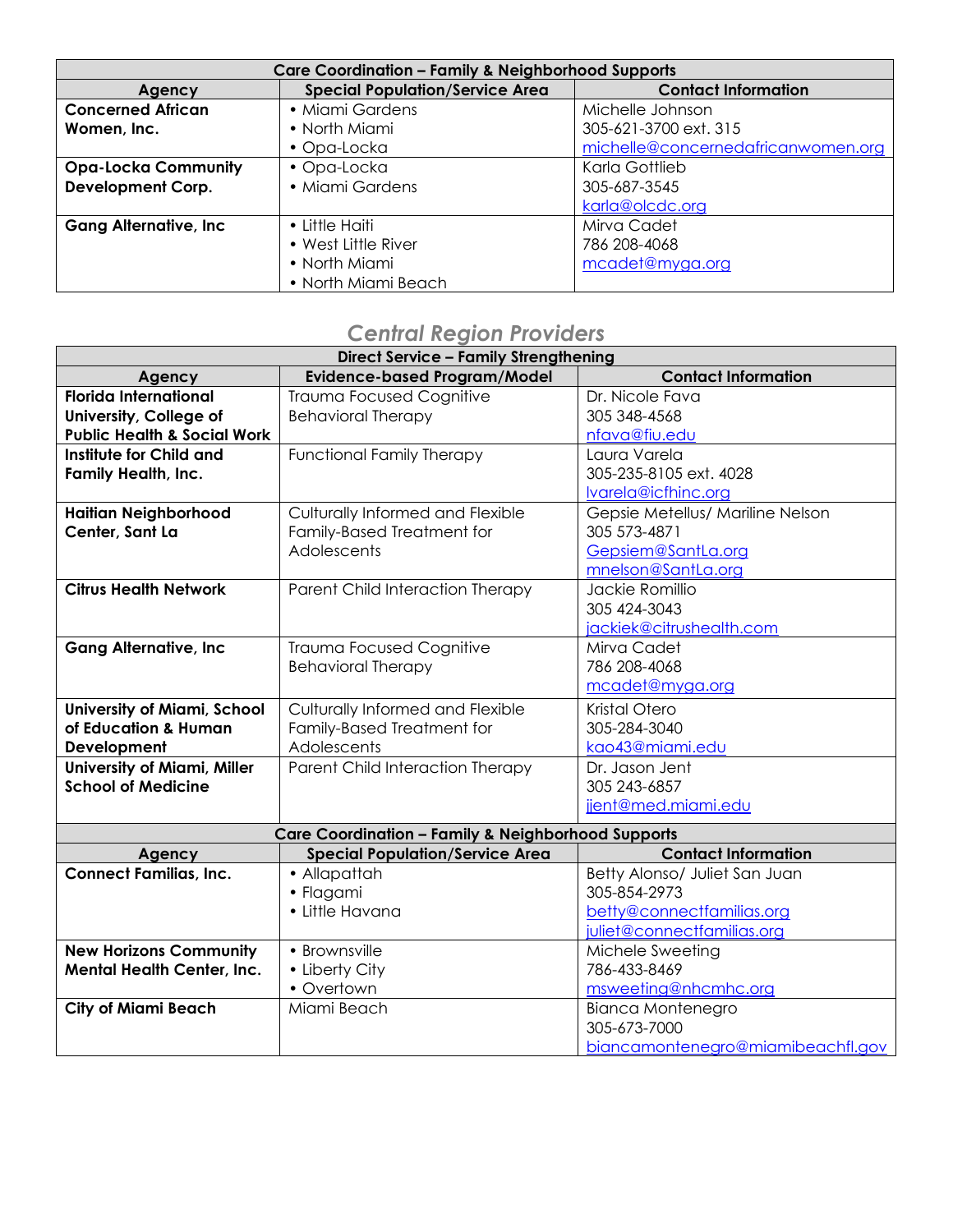| Direct Service - Family Strengthening                         |                                                                      |                            |
|---------------------------------------------------------------|----------------------------------------------------------------------|----------------------------|
| Agency                                                        | <b>Evidence-based Program/Model</b>                                  | <b>Contact Information</b> |
| Florida International                                         | <b>Trauma Focused Cognitive</b>                                      | Dr. Nicole Fava            |
| University, College of                                        | Behavioral Therapy                                                   | 305 348-4568               |
| <b>Public Health &amp; Social Work</b>                        |                                                                      | nfava@fiu.edu              |
| Institute for Child and                                       | <b>Functional Family Therapy</b><br>$\bullet$                        | Laura Varela               |
| <b>Family Health, Inc.</b>                                    | Stop Now and Plan                                                    | 305-235-8105 ext. 4028     |
|                                                               |                                                                      | Ivarela@icfhinc.org        |
| University of Miami, School                                   | Parent Child Interaction Therapy                                     | Dr. Jason Jent             |
| of Education & Human                                          |                                                                      | 305 243-6857               |
| Development                                                   |                                                                      | jent@med.miami.edu         |
| <b>Care Coordination - Family &amp; Neighborhood Supports</b> |                                                                      |                            |
| Agency                                                        | <b>Special Population/Service Area</b><br><b>Contact Information</b> |                            |
| <b>City of Homestead</b>                                      | • Homestead                                                          | Sandra Nanni               |
|                                                               | • Leisure City                                                       | 305-224-5585               |
|                                                               | • Naranja                                                            | snanni@homesteadpolice.com |
|                                                               | • Goulds                                                             |                            |
| <b>Community Health of South</b>                              | • Coconut Grove                                                      | Tiaundra Bell              |
| Florida, Inc.                                                 | • Perrine                                                            | 305-245-2737               |
|                                                               | • Richmond Heights                                                   | TEBell@chisouthfl.org      |

## *Together for Children*

| <b>Initiative</b>                                                                                                                                                                                                                                                                                                                                  | <b>Population Served</b>                                                        | <b>Contact Information</b>                                                                                                                                                                                                                         |
|----------------------------------------------------------------------------------------------------------------------------------------------------------------------------------------------------------------------------------------------------------------------------------------------------------------------------------------------------|---------------------------------------------------------------------------------|----------------------------------------------------------------------------------------------------------------------------------------------------------------------------------------------------------------------------------------------------|
| iAttend<br>School wide initiative in which any<br>student who is at-risk of missing<br>school is provided with<br>interventions tailored to the specific<br>needs of the student and family                                                                                                                                                        | <b>Elementary school students</b><br>from 33 elementary schools                 | Maria Hernandez<br>305-805-4600<br>170973@dadeschools.net                                                                                                                                                                                          |
| <b>Juvenile Services Department</b><br>Students identified by M-DCPS<br>between the ages of 11 and 16,<br>living in the 20 identified zip codes<br>and facing attendance, behavior<br>and academic challenges.<br>Students will have a chance to<br>participate in a needs based<br>assessment and program referral<br>service facilitated by JSD. | <b>Middle school students with</b><br>at least four early warning<br>indicators | Leticia Loredo<br>305-755-6142 or 305-755-6237<br>JAC0070@miamidade.gov<br>Nenssa James<br>305-755-6235<br>JAC0198@miamidade.gov<br>Elena Angulo<br>305-755-6248<br>JAC0175@miamidade.gov<br>Cathy Burgos<br>305-755-6237<br>Cburgos@miamidade.gov |